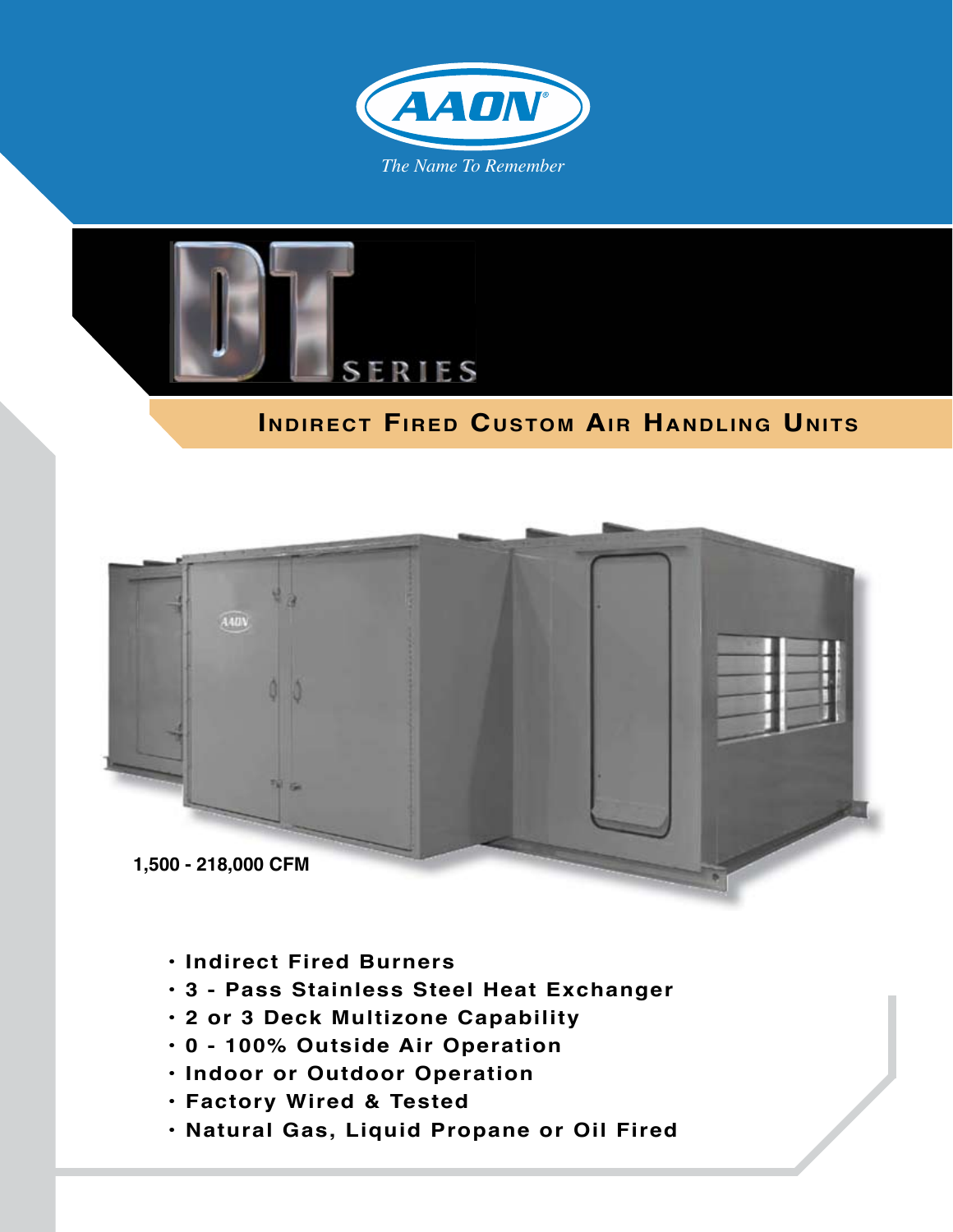

## **Indirect Fired Custom Air Handling Units**

AAON utilizes extensive product knowledge and state of the art manufacturing to continuously provide practical HVAC products to the dynamic market place.

**Functionality** – AAON equipment is designed and manufactured to meet your particular specifications. AAON custom products provide superior features and your choice of premier options. Along with your choice of controls, AAON custom equipment is tailored exactly to your job requirements.

**Flexibility** - AAON custom air handlers are optimally configured for individual applications. The custom market is differentiated by higher quality construction and virtually unlimited choices in unit components, material, configuration, cabinet size and aspect ratios.

**Innovation** - AAON sales, design and manufacturing engineers have extensive experience in the custom arena. As customers demand for greater flexibility and customization grows, AAON continues to develop innovative solutions to bring to the market. This passion to provide inventive products for our customers has led AAON to make substantial investments in research, development, engineering and manufacturing capability that have allowed AAON to revolutionize the HVAC market and deliver this standard of excellence to you.

#### **Superior Features**

- All natural gas and liquid propane burners are modulating; #2 fuel oil burners are available as modulating or with staged capacity control depending on burner capacity.
- Gas and Electrical components operate down to -40°F (-40° C) for worry free operation even at your coldest operating point when operation is most important.
- Heat Exchanger is capable of a 120°F temperature rise.
- Hinged access doors for fan, filter, and coil sections provide quick and easy access to key areas of the equipment. No need to worry about removing panels to access the equipment.
- The unit is fully factory wired and tested so that the unit arrives to the jobsite ready for operation without costly setup or troubleshooting. •

| DТ<br><b>Model</b> | <b>CFM</b><br>Range | Input<br>MBH | Output<br>MBH | Gas<br>Conn. | Weight ໊<br>(lbs.) |
|--------------------|---------------------|--------------|---------------|--------------|--------------------|
| 025                | 1,800 - 10,000      | 312          | 250           | 3/4"         | 1,200              |
| 030                | 2,350 - 12,000      | 375          | 300           | 3/4"         | 1,400              |
| 040                | $2,900 - 12,000$    | 500          | 400           | 3/4"         | 1,400              |
| 050                | $3,600 - 17,000$    | 652          | 500           | 3/4"         | 1,800              |
| 065                | 4,800 - 23,000      | 812          | 650           | 1"           | 2,300              |
| 075                | $5,400 - 24,000$    | 937          | 750           | 1"           | 2,300              |
| 085                | $6,200 - 25,000$    | 1,062        | 850           | 11/4"        | 3,600              |
| 100                | 7,500 - 36,000      | 1,250        | 1,000         | 11/4"        | 3,600              |
| 125                | $9,000 - 45,000$    | 1,562        | 1,250         | 11/2"        | 5,200              |
| 150                | 11,000 - 54,000     | 1,875        | 1,500         | 11/2"        | 5,200              |
| 175                | 13,000 - 63,000     | 2,187        | 1,750         | 2"           | 6,500              |
| 200                | 15,000 - 72,000     | 2,500        | 2,000         | 2"           | 6,500              |
| 250                | 20,000 - 90,000     | 3,125        | 2,500         | 2"           | 11,500             |
| 300                | 22,000 - 109,000    | 3,750        | 3,000         | 2"           | 12,000             |
| 400                | 29,000 - 145,000    | 5,000        | 4,000         | 21/2"        | 13,000             |
| 600                | 43,000 - 218,000    | 7,500        | 6,000         | 21/2"        | 15,500             |

\* Weight shown is for base model. Actual weight will depend on options & materials selected.

#### **Premier Options**

- Burner is rated and suitable for natural gas, propane or #2 fuel oil operation.
- Casing Options include 2" or 4" Double Wall construction to be sure the conditioned air reaches the space and is not lost through the cabinet.
- Factory installed condensing sections are available, allowing you to create a completely customized packaged unit.
- Factory mounted direct injection, electric, gas-to-steam humidifiers and dispersion tubes save installation time at the jobsite. •
- Factory or Field Mounted Controls can be provided to meet the existing control architecture or designed to meet your needs for new construction. •
- Factory provided service platform or walk-in service vestibule to allow easy access to the equipment at the jobsite.
- Fan Isolation options include 1" deflection spring isolators, 2" deflection spring isolators, seismic or a concrete inertia base constructed of 6" iron channel and isolated with 2" deflection springs •
- Filter options include Pleated, Permanent Washable, Cartridge, Bag and HEPA. These options are designed to meet even the most stringent indoor air quality requirements.
- Heat Exchanger material options include 304 and 321 to provide the flexibility in design needed for your application.
- Liner Options for the interior cabinet include a solid galvanized steel liner for improved indoor air quality and cleanability, a perforated galvanized steel liner for elimination of operational noise or a solid stainless steel liner for the ultimate in corrosion resistance.
- R-410A environment friendly refrigerant. •
- Remote control panel with a summer-winter-off switch, burner on light, alarm light, fan on light, discharge air temperature setting and LED display and dirty filter indication light for unit monitoring without going to the mechanical room or rooftop. •
- Cooling Coils.
- Heat Recovery, plate, wheel, heatpipe, run-around coils.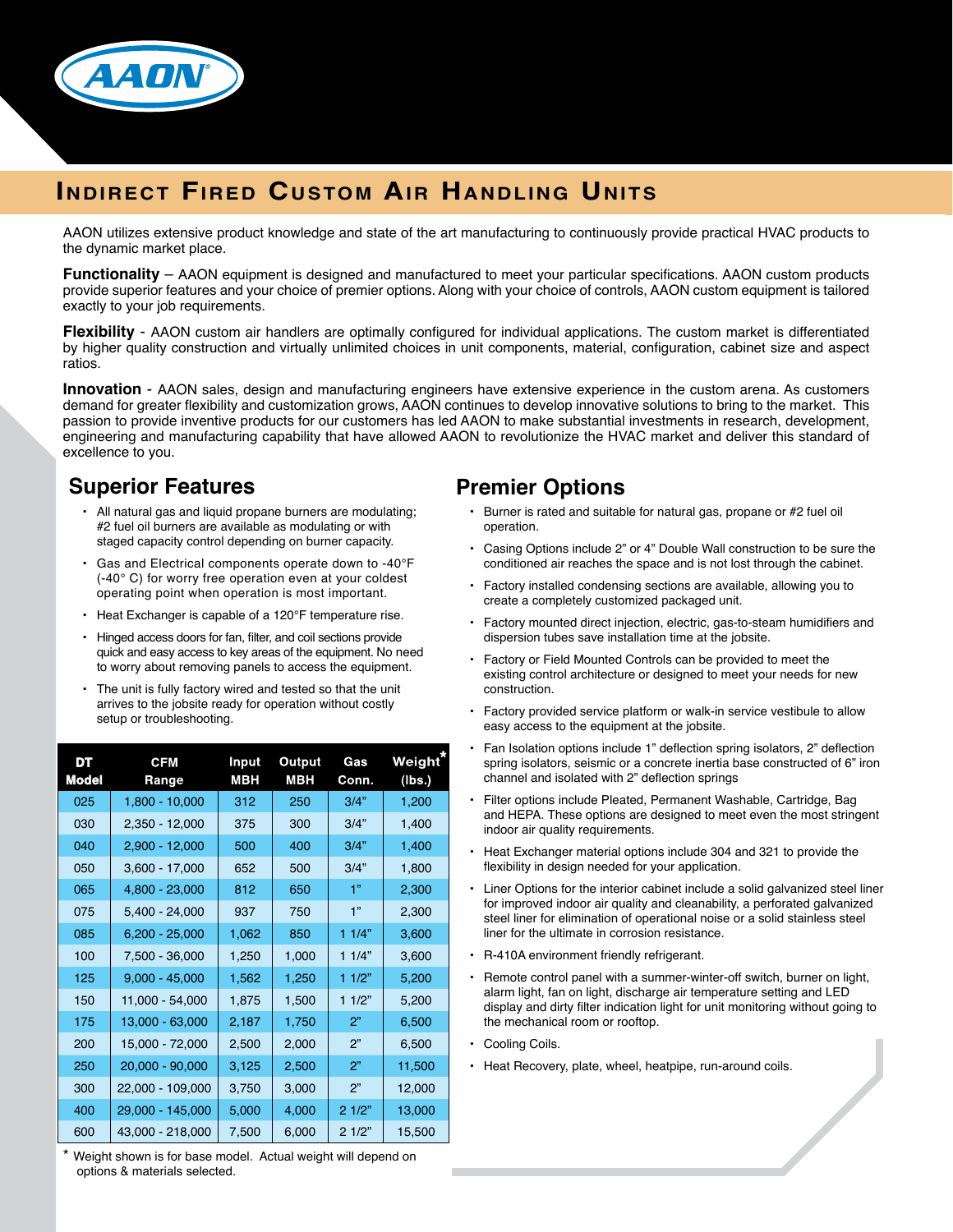

### **SERIES**

#### **Applications**

- High-rise Residential
- Clean Rooms •
- Commercial office buildings •
- Educational buildings •
- Food processing facilities
- Grocery Stores •
- Hospitals •
- Manufacturing plants •
- Pharmaceutical firms •

#### **Performance**

Because of the AAON custom air handler's performance flexibility, it has been successfully applied in a number of different applications. Whether your specific need is,

• Multizone

- VAV units •
- 
- Unique footprint or selectable air tunnel dimensions •
- Special humidification / dehumidification •
- Ultra quiet operation •
- Energy recovery capabilities •
- Make-up air capabilities
- Factory mounted options







#### **Indirect Fired Heater**

- Indirect-fired heaters do not discharge combustion products into the heated space •
- Highly efficient 3-pass heat exchanger design •
- Uniform temperature distribution extends heat exchanger life •
- Constructed to provide outdoor, as well as 100% recirculated air •
- Standard Stainless Steel construction •

# **Fans**

 AAON can provide many types of fans to meet exact design requirements and are always individually selected to match external static, sound efficiency and

- space design criteria. Housed airfoil •
- Housed backward inclined •
- Housed forward curve •
- Airfoil plenum •
- Vane axial •
- Prop exhaust •

 All fans can be provided with open drip proof (ODP) or totally enclosed fan cooled (TEFC) motors.

- Variable frequency drives •
- Fan isolation options:
- Rubber-in-shear isolators •
- 1" or 2" deflection spring isolators •
- Seismic •
- Concrete inertia bases islolated with 2" deflection springs •

#### **Coils** ARI Certified 1/2" and 5/8" coils. Low pressure drop and high performance •

•

- Aluminum or copper fins •
- Galvanized or stainless steel casing •
- Intertwined, face-split or condensing unit matched circuiting •
- Special coatings for highly corrosive environments

#### **Controls**

Control flexibility provides solutions for stand alone operation or building automation system integration.

- Factory wired to terminal strip for controls by others •
- Pre-engineered factory mounted commisioned controls •
- Customer specified factory mounted controls •
- Interconnected or networked •
- Integrated into open protocol environments •